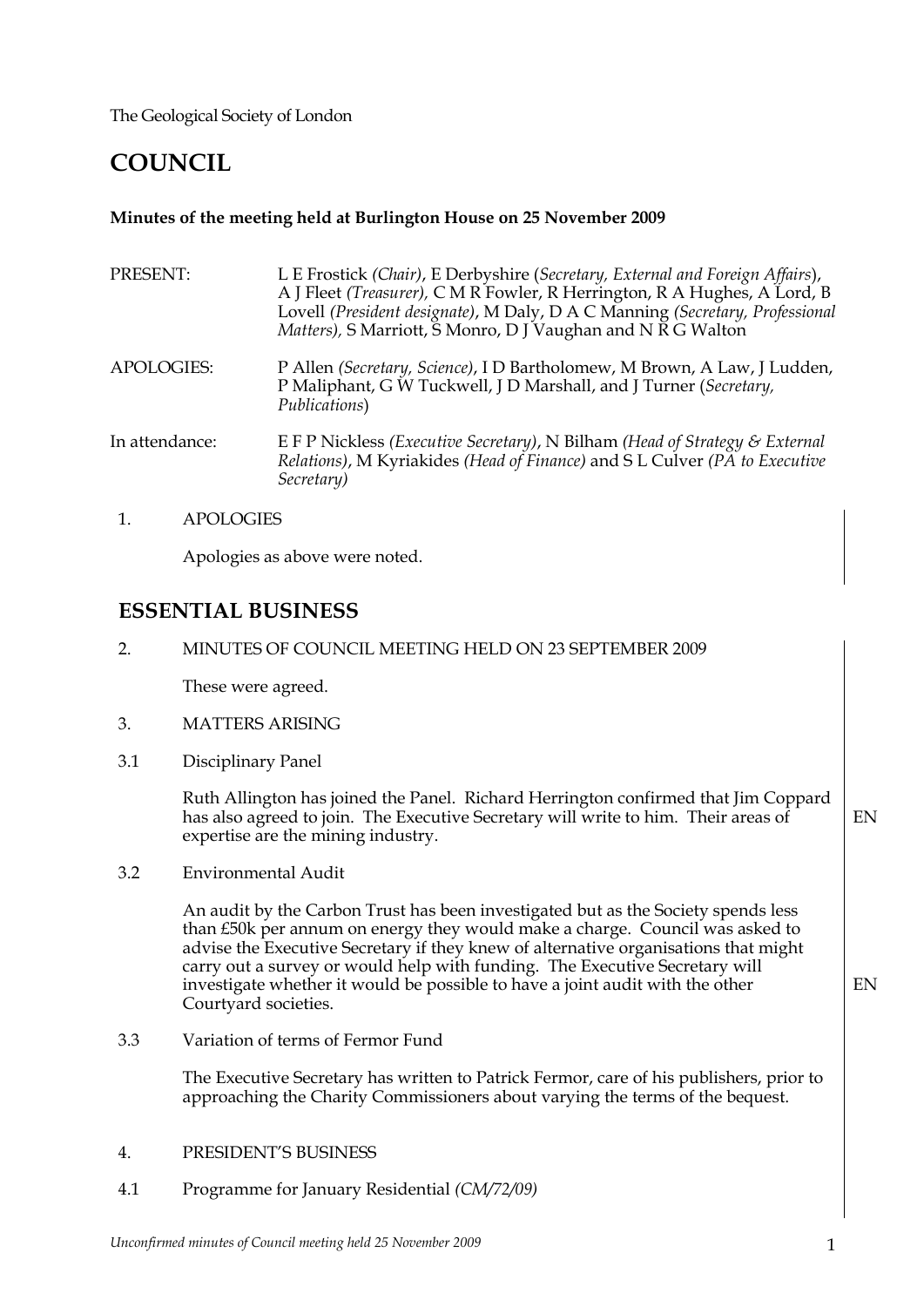|     | During 2010 one of the major items of business for Council and the management team<br>will be to write a business plan for the period 2011-2013. The January Residential<br>Meeting will provide an initial opportunity to:                                                                                                                                                                                                                                                                                                                                                                                                                         |                  |
|-----|-----------------------------------------------------------------------------------------------------------------------------------------------------------------------------------------------------------------------------------------------------------------------------------------------------------------------------------------------------------------------------------------------------------------------------------------------------------------------------------------------------------------------------------------------------------------------------------------------------------------------------------------------------|------------------|
|     | review progress achieved so far<br>set priorities for the next business planning period<br>identify what needs to be done to complete the 2011-2013 business plan so that<br>it can be signed off in November 2010 alongside the 2011 budget                                                                                                                                                                                                                                                                                                                                                                                                        |                  |
|     | The draft programme for the meeting was discussed. There were several suggestions<br>made mainly around the development of practical skills for young geologists and how<br>The programme will continue to be developed<br>the Society could assist in this area.<br>and Council members were asked to forward any further suggestions for topics<br>and/or speakers to the Head of Strategy and External Relations.                                                                                                                                                                                                                                | NB<br><b>ALL</b> |
| 4.2 | Meeting calendar 2010/2011                                                                                                                                                                                                                                                                                                                                                                                                                                                                                                                                                                                                                          |                  |
|     | The dates were noted. Further dates will be circulated by the Secretaries of the<br>committees as they are arranged.                                                                                                                                                                                                                                                                                                                                                                                                                                                                                                                                | <b>SC</b>        |
| 4.3 | <b>Elections Standing Committee</b>                                                                                                                                                                                                                                                                                                                                                                                                                                                                                                                                                                                                                 |                  |
|     | The Committee met immediately before the Council meeting. Five members of<br>Council will be retiring at the June 2010 Annual General Meeting:- Iain Bartholomew,<br>Edward Derbyshire, Mary Fowler, Lynne Frostick and Jim Marshall. A number of<br>individuals have been approached concerning their willingness to stand for election to<br>Council. The closing date for nominations is 8 January 2010.                                                                                                                                                                                                                                         |                  |
| 4.4 | CoRWM report on Research and Development                                                                                                                                                                                                                                                                                                                                                                                                                                                                                                                                                                                                            |                  |
|     | The Society was involved in bringing together a number of learned societies to talk<br>with CoRWM. The report of the CoRWM Working Group C has now been presented<br>to Government. It was noted that a number of the points made by the Society were<br>reflected in the recommendations.                                                                                                                                                                                                                                                                                                                                                          |                  |
| 4.5 | Consultations                                                                                                                                                                                                                                                                                                                                                                                                                                                                                                                                                                                                                                       |                  |
|     | The procedures for approval of responses to consultations are being revised and will<br>come to Council through the External Relations Committee shortly. Council was<br>given a list of consultations received in 2009 to which the Society has made a response.                                                                                                                                                                                                                                                                                                                                                                                   |                  |
|     | The Head of Strategy and External Relations said that the RCEP consultation on the<br>environmental impact of demographic change requires data sets. Council was asked<br>to assist with providing these and the Head of Strategy and External Relations will<br>write to them giving details of what is required.                                                                                                                                                                                                                                                                                                                                  | NB<br><b>ALL</b> |
| 5.  | REPORT OF THE TREASURER                                                                                                                                                                                                                                                                                                                                                                                                                                                                                                                                                                                                                             |                  |
| 5.1 | Report of the Management & Finance Committee $(CM/76/09)$                                                                                                                                                                                                                                                                                                                                                                                                                                                                                                                                                                                           |                  |
|     | The main item of the meeting held on 11 November was to consider the Budget for<br>2010. The Committee also noted that the hedge funds are being liquidated and the<br>Society's investment managers had put forward a list of proposed stocks in which to<br>invest the proceeds of this sale. The proceeds will be around £600k and it is proposed<br>to invest this amount in 3 lots of £200k. The investment managers had also indicated<br>that investment income will fall from £120k in 2009 to £110k in 2010 against a target<br>of £200k. This figure was subsequently revised to £130k in 2010 in light of the<br>reconfigured portfolio. |                  |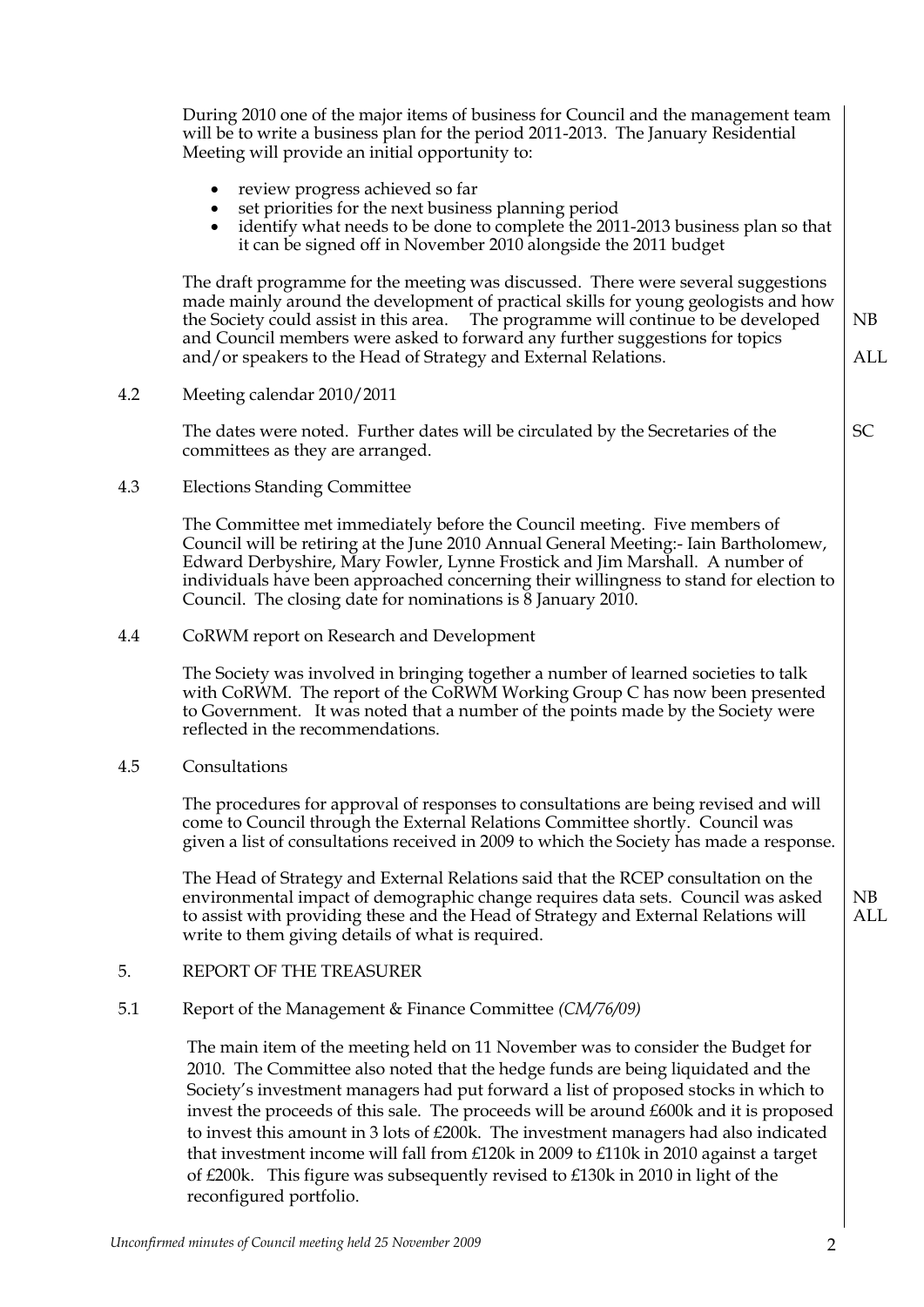The Committee also noted that the number of new corporate affiliates is less than last year. Proposals for changes to the fee structure for corporate affiliates had been accepted. The number of corporate affiliates needs to be increased with representation from a wider spread of industry – the majority of members are in the hydrocarbons sector. The Vice President with responsibility for Development and Fundraising, Iain Bartholomew, will be making a presentation to April Council and in particular will be asking Council members to suggest names of companies to target for affiliation.

5.2 July Management Accounts *(CM/77/09)*

> Book sales income and sales of back list books are ahead of budget and there has been a windfall income from PGC7. The year end projection is currently £175k better than budget.

5.3 Report of the Remuneration Panel *(CM/78/09)*

This item is minuted in a confidential annex.

5.4 Salary Review 2010 *(CM/79/09)*

This item is minuted in a confidential annex.

5.5 Serious Incident Reporting *(CM/80/09)*

> The auditors have drawn attention to the requirements of charity law and that the trustees as a matter of routine should take reasonable steps to assess and mitigate any risks to their charity's activities or beneficiaries, and to confirm that any serious incidents have been reported as part of the annual return. These incidents include significant loss of funds, significant sums of money or other property donated from an unknown or unverified source, unlawful activity by a member of staff or trustee including links to proscribed (banned) or terrorist organisations.

Council noted that there have been no serious incidents to report since the last meeting.

5.6 Report of the Audit Panel *(CM/81/09)*

> Council noted the minutes of the meeting held on 5 October, and the suggestion of withdrawing recognition from specialist groups who do not provide their financial accounts. The latter point will form part of a wider discussion at the January residential about the structure of the specialist and regional groups. Council members were asked to urge those groups over which they may have some influence to lodge their accounts. The Risk Management report was discussed in detail and a paper will be coming to April Council when the accounts for 2009 are to be approved. There has been good progress on the management letter points.

> The Executive Secretary reported that there are new criteria for charities to demonstrate public benefit and in future the Society's Annual Review will have to more directly identify those activities undertaken to further its charitable purposes for the public good. Ideas have been worked up to make the Annual Review not only of interest to the Fellowship but also of much wider appeal.

#### 6. BUDGET 2010

Council was presented with version 3.3 of the budget for 2010 which incorporated recommendations made by the Budget & Programme Committee and the Management & Finance Committee.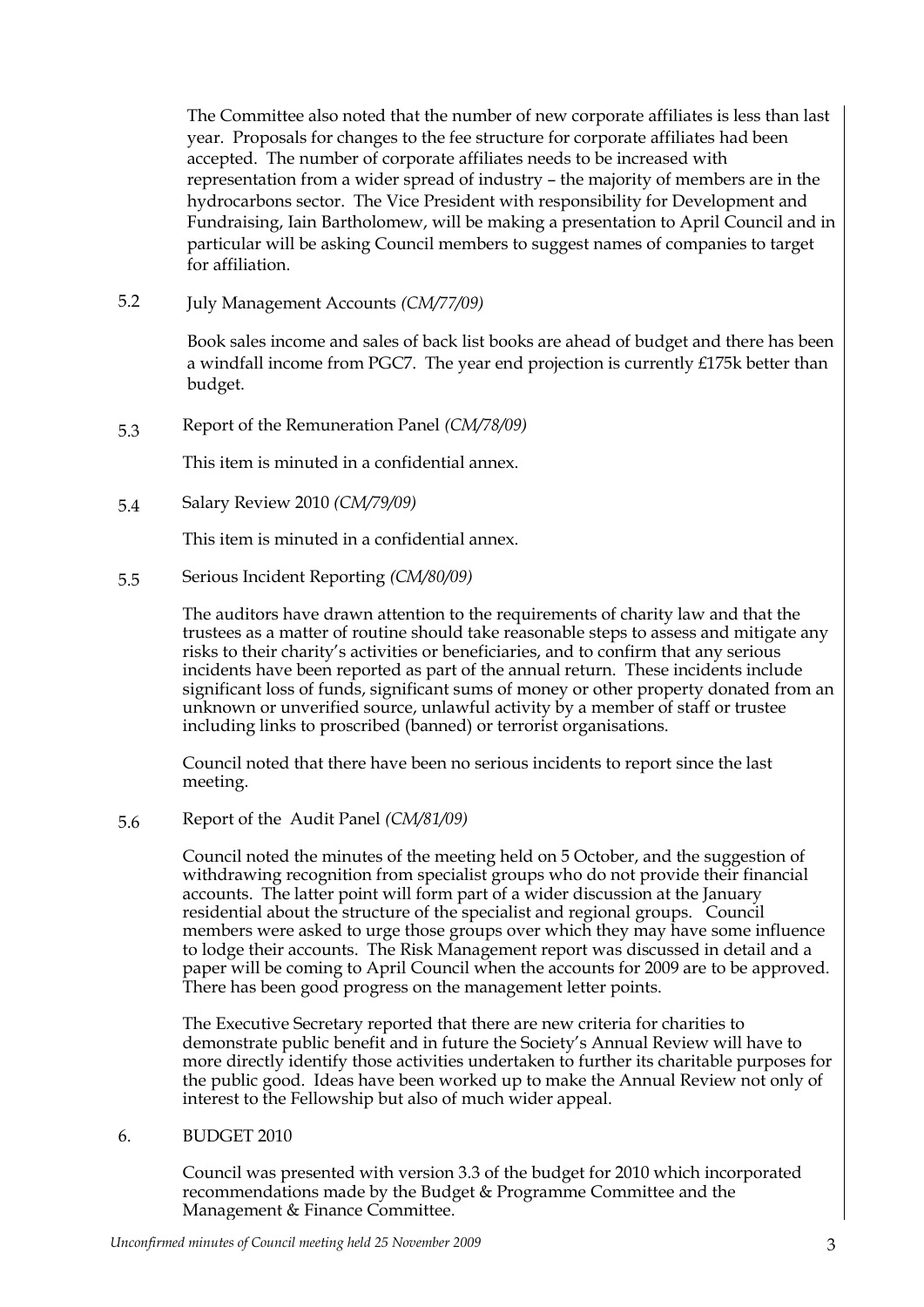The budget shows an expected deficit of just under £55k which the Management & Finance committee considered to be affordable, recognising that even in the worst case scenario the Society's free reserves would be expected to remain within the £800k - £1.2m target range previously agreed by Council. This target constitutes part of the Society's reserves policy, which is approved by our auditors as being consistent with the guidance of the Charity Commission. Even in the worst case scenario, the free reserves are projected to remain in this range at the end of 2010.

Council approved the budget for 2010 and was pleased to note that it has been possible to include the recruitment of a part-time archivist.

7. AWARD NOMINATIONS FOR 2010 *(CM/83/09)*

This item is minuted in a confidential annex.

- 8. **ELECTIONS**
- 8.1 Fellowship *(CM/84/09)*

Council agreed to recommend to the Fellowship that those candidates listed in CM/84/09 should be elected as Fellows at the OGM on 25 November 2009.

8.2 Chartered Geologists *(CM/85/09)*

> The applications from Fellows to become Chartered Geologists listed in CM/85/09 had been approved by the Chartership Panel and were agreed by Council.

8.3 Candidate and Junior Candidate Fellowship *(CM/86/09)*

> Council agreed to admit those applicants listed in CM/86/09 as Candidate Fellows and Junior Candidate Fellows.

8.4 European Geologists *(CM/87/09)*

> Council noted the names listed for election as European Geologists at the European Federation of Geologists' meeting on 5 December 2009.

#### 9. HEALTH AND SAFETY REPORT *(CM/88/09)*

Council noted that two incidents, for which accident reports were completed, had taken place since their last meeting:

- A member of staff at the Publishing House possibly pulled a muscle in her back whilst changing a light bulb. She was contacted and confirmed she was fine and no medical attention was required.
- One of the Society's contracted projectionists received a minor cut to his hand.

BBi alternative solutions carried out the fire risk assessment at Burlington House on 25 November.

Three further members of staff have attended the counter terrorism course.

10. BGS CORE STORE *(CM/89/09)*

*Unconfirmed minutes of Council meeting held 25 November 2009* 4 The Society received notice of a comprehensive review of the BGS Information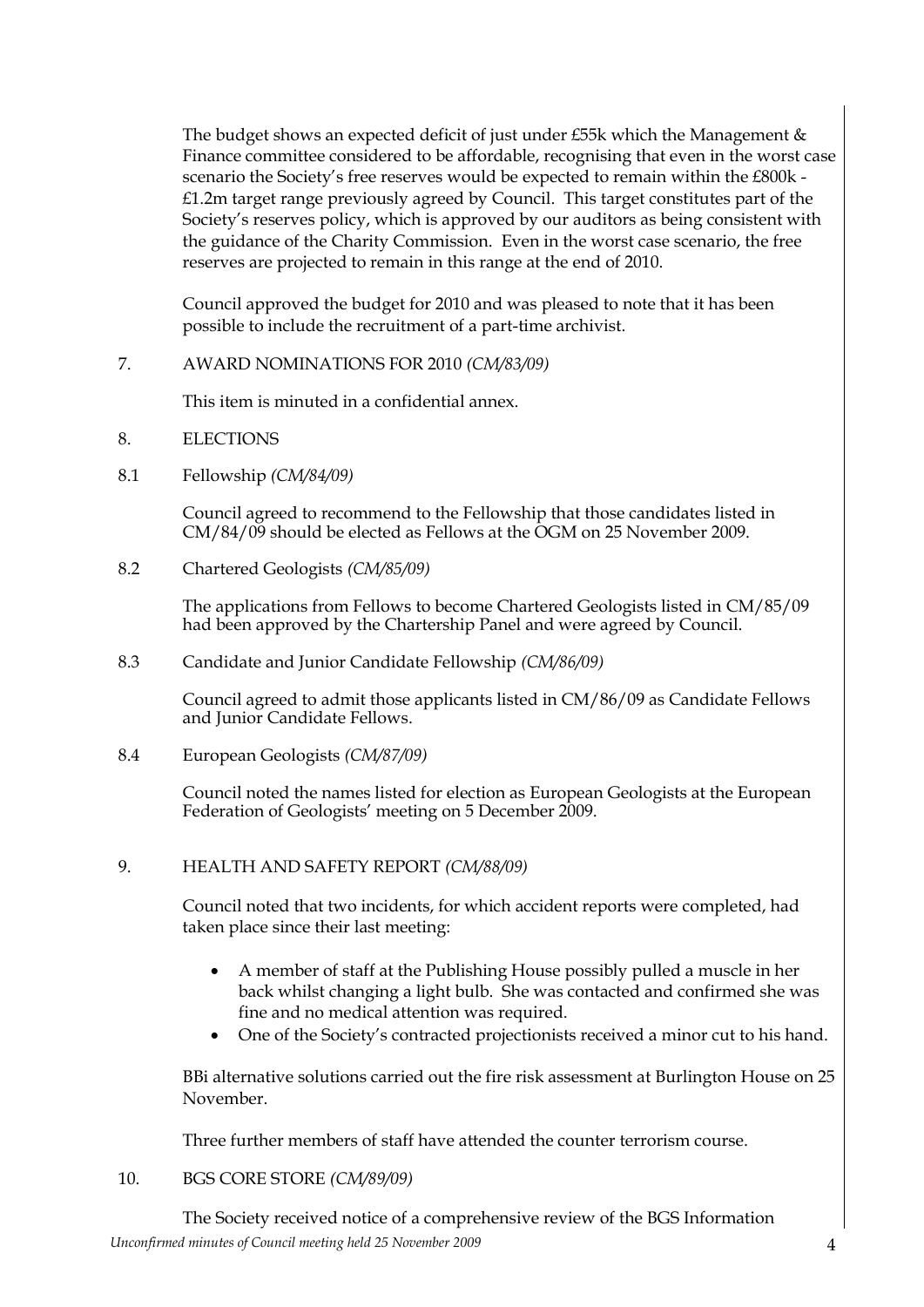Management Facilities, of which the Gilmerton and Loanhead (Edinburgh) core stores form part, by letter dated 12 January 2009.

That letter posed **three** options:

- i. Merge the storage facilities at Eskdalemuir, Gilmerton, Hartland and Loanhead into one facility in the greater Edinburgh area. This could be a new development on the existing Loanhead site.
- ii. Merge the storage facilities at Eskdalemuir, Gilmerton, Hartland and Wallingford onto the Keyworth site, north of the existing NGDC building
- iii. Move appropriate parts of the information managed by BGS to commercial storage.

The Society did not participate in the review which was undertaken by a consultancy, Tribal Group. In letters to the Society Fellows have questioned the adequacy of the consultative process, specifically whether those users most interested in the core material were approached and the accuracy of usage statistics.

Richard Hughes, Director of Information and Knowledge Exchange BGS, presented the reasons behind the decision of BGS to close the two core stores in Edinburgh and to relocate the collections in a state-of-the art purpose built facility in Keyworth. He said that BGS currently store collections of samples, cores, magnetic tapes and different media throughout the country at seven locations. The cost of running these locations is very high and their management needs to be improved. BGS is recognised by the National Archive as a place of deposit and as such their facilities are subject to inspection at any time. Loanhead was condemned as a place of storage by the National Archive about three years ago. No problems have been identified by the National Archive with Gilmerton but the building was constructed for a different purpose. It holds mostly cores and items from the continental shelf and storage is undertaken on behalf of the Department of Energy & Climate Change (DECC) under a Memorandum of Understanding which includes access provisions. Gilmerton gets about 90 visits a year, 75% of which are from outside Scotland. This figure is based on invoice addresses.

BGS is facing considerable financial pressures. They are seeking to secure access to these important materials in perpetuity on behalf of the nation.

Tribal was asked to undertake a review of all facilities and to recommend options for improved management including cost reductions. The consultation was done by contacting representative groups rather than individuals. The recommendations were made by Tribal but decisions were made by BGS.

The Petroleum Group Committee had been asked for advice and Graham Goffey attended the meeting to make a presentation. The conclusion of the Committee's report is attached at Annex A.

The main concern is the preservation and transportation of the core material, recognised as a very valuable and irreplaceable national asset. The Petroleum Group was seeking assurance about what steps would be taken to move the core without causing damage. A Petroleum Group nominee has been invited to attend meeting(s) of the BGS Collections Advisory Committee and this was welcomed. Richard Hughes said that a representative of DECC has been invited to be involved in the discussions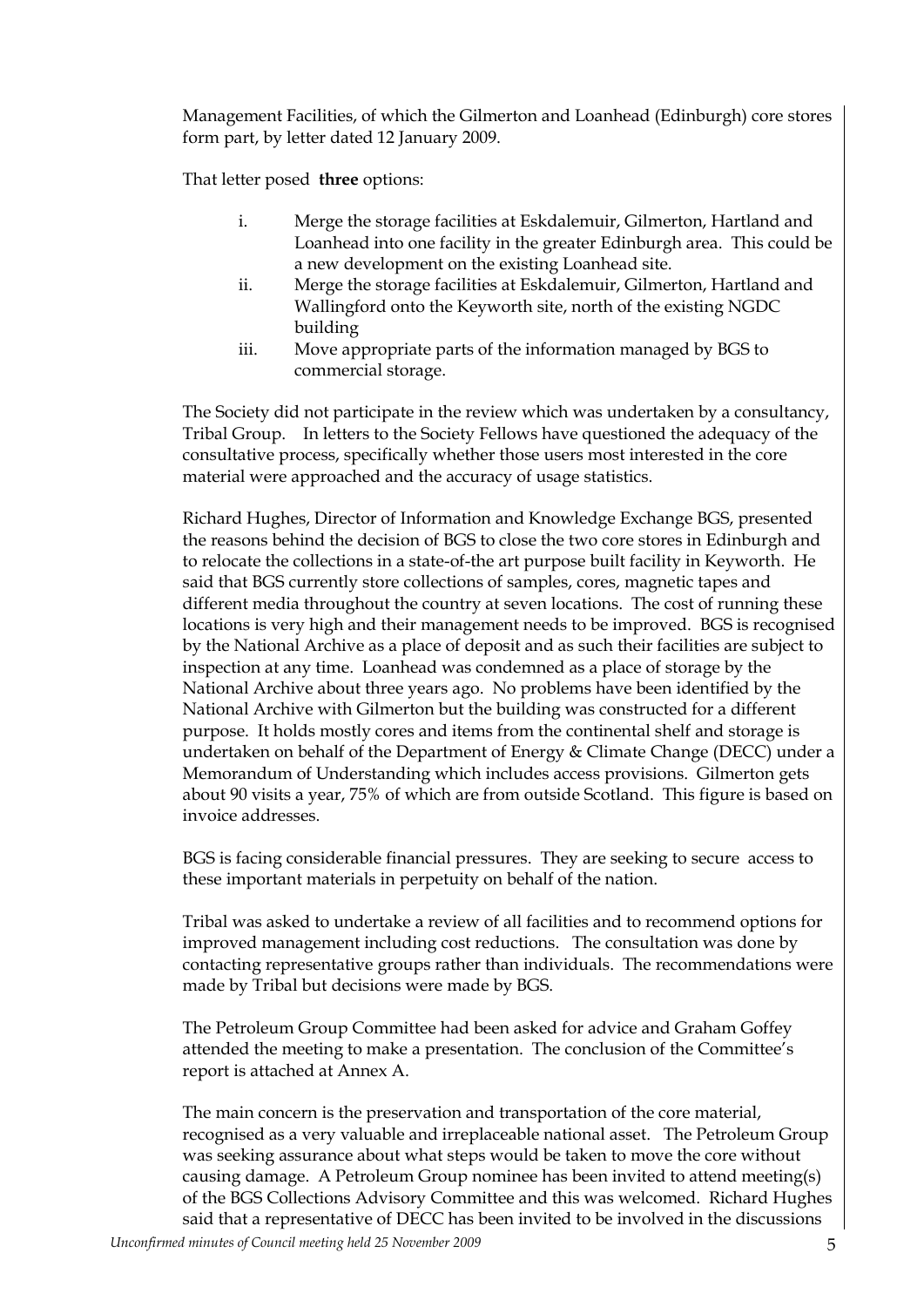on transportation. The Committee will also identify the more valuable items of core store.

It is rumoured that oil companies have been sending core material to landfill and there needs to be more dialogue on this.

It was suggested that photographs should be taken of the core and Richard Hughes said that this is being taken up particularly through operators who take photographs at various stages.

The Chair thanked Richard Hughes and Graham Goffey for their reports. The Society will be making representations to the BGS Board about its concerns, particularly transportation and minimisation of damage to the core, whilst recognising that BGS are the custodians of this nationally important material and its location is their decision. The Petroleum Group will be keeping a watching brief. Richard Hughes thanked the Petroleum Group for their very positive and sensible contribution to the debate.

## 11. BUSINESS PLAN 2008-2010 *(CM/90/09)*

The latest version was noted. Key changes were:

- 2010 cost estimates have been updated in line with the budget.
- Growing Fellowship and Chartership, and promoting Chartership to industry, will not now start until early 2010 – these items have accordingly been marked as red (A-5, A-12, A-13).
- An Environment Network is to be launched (as agreed by Council in September), and A-16 has been updated to indicate this.
- A major Earth Systems Science meeting is being planned for late 2010, which is expected to be a key stage in developing the relationship of that group with the Society – the status of this item has been changed to green (A-17).
- The Science Committee's plans for development of the Society's meetings programme were discussed and approved by Council at its September meeting, and the status of this item has been updated accordingly (A-19 – see also A-16, A-30 and A-31).
- The Friends of the Geological Society scheme has been launched successfully, and a modest number have joined and paid (A-23).
- Following agreement of the Lifelong Learning strategy, an implementation plan has been agreed by the Education Committee, and delivery will be a high priority for the expanded Education Officer post (A-26).
- The Library Acquisitions Review has been added (A-29).
- The establishment of an annual 'Frontiers' conference at Burlington House, agreed in September, has been added as A-30.
- The plan to run a GSL-sponsored session at EGU, starting in 2011, has been added as A-31. (Although the first such occasion is beyond the end of the current business planning period, it will need to be planned during 2010.)
- The Petroleum Geology Conference series has been launched on the Lyell Collection (G-1).

It was noted that prioritisation of sponsorships projects for 2010 and the next business planning period will be a key area of discussion at the January residential and Council members were asked to advise the Head of Strategy & External Relations if they wished any further work done on these items before the January meeting. ALL

Council members were also asked to advise the Head of Strategy & External Relations of names for the video archive project. ALL

LF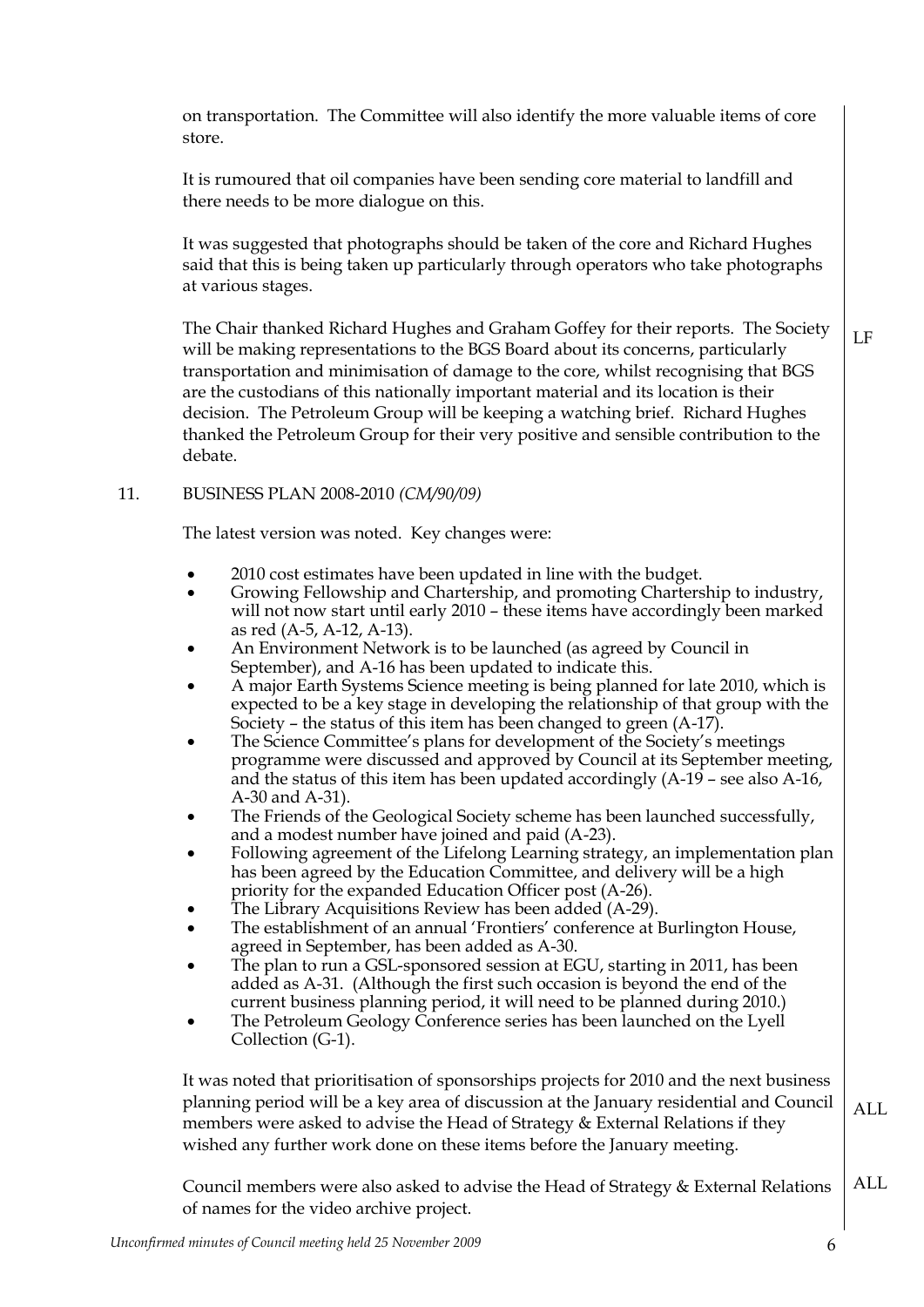# **ROUTINE ITEMS**

Council noted the following items, which were taken as read:-

# 12. REPORTS OF THE STANDING COMMITTEES *(CM/91/09)*

- Professional Committee
- Information Management Committee
- External Relations Committee
- Science Committee

At the request of the Professional Committee Council approved the following:

*that in circumstances where a Chartered Fellow (CGeol or CSci) has allowed his/her chartership to lapse for more than two years, as part of his/her reinstatement a charge of £250 should be made, reflecting the saving made by failing to keep up to date with subscriptions. Note that this would only apply to lapses through negligence, and not in circumstances where a Chartered Fellow has notified the Society of a career break, redundancy, or other matters beyond his/her control that affect the ability to pay.*

# 13. EXECUTIVE SECRETARY'S REPORT *(CM/92/09)*

## 14. ANY OTHER BUSINESS

There was none.

# 15. DATE OF NEXT MEETING

The next meeting is 27/28 January 2010

The Chair asked members of Council to advise by the end of the month if they required accommodation for the night of 27 January.  $ALL$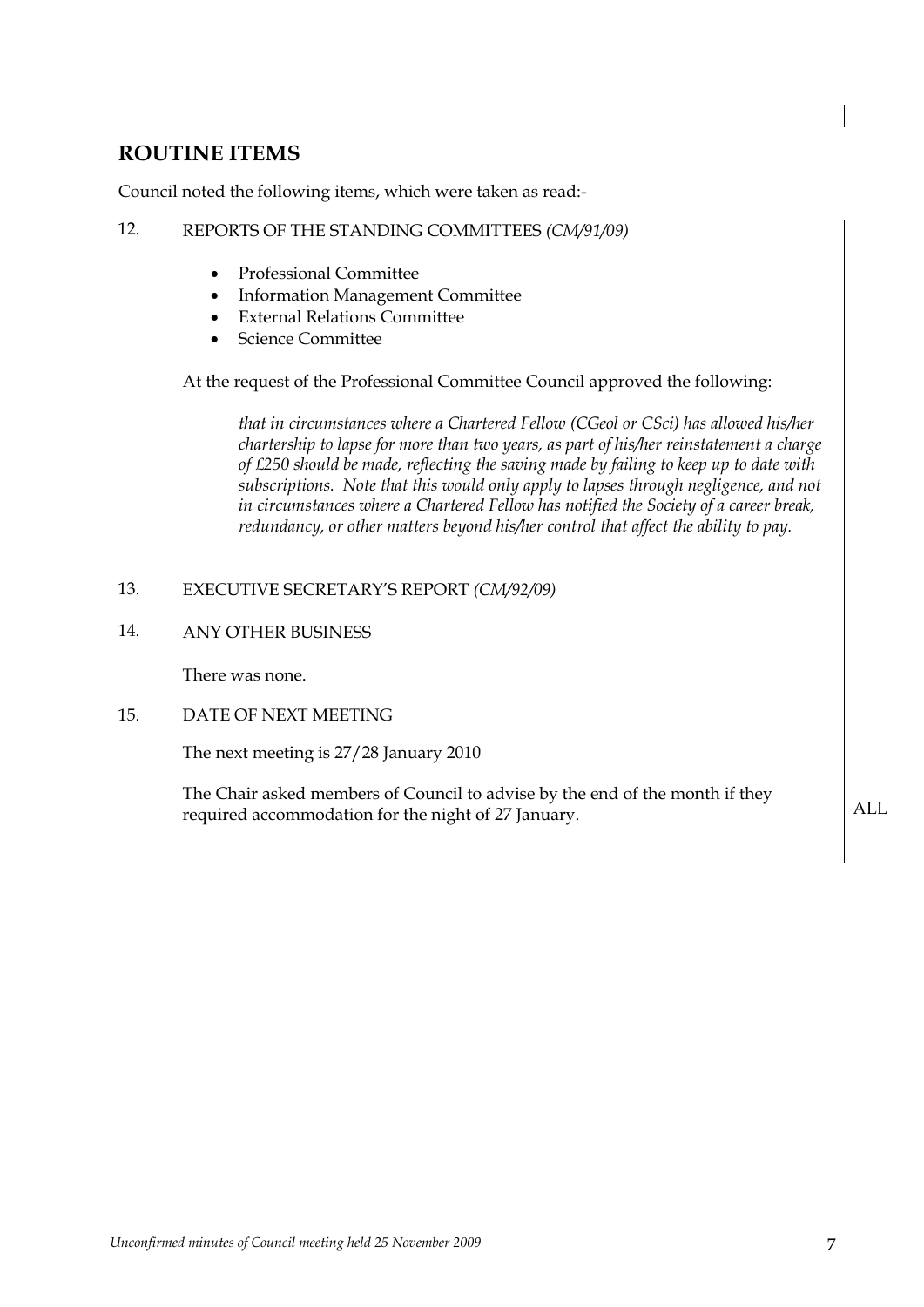#### **Annex A Petroleum Group Committee review of BGS decision to relocate offshore hydrocarbon cores from Gilmerton to Keyworth**

Summary  $-24^{\text{th}}$  November 2009

#### **Conclusions**

The Petroleum Group Committee ('PG') has endeavoured to offer a balanced and considered view to Council of GSL on the BGS decision to move core from Gilmerton to Keyworth. This view was informed by the committee's experience and that of the committee's colleagues, the 'Tribal' report, and PG discussions with BGS staff. PG considered the current facilities at Gilmerton and Keyworth, the intended new Keyworth facilities, usage patterns at Gilmerton and other related matters and concerns.

BGS evidently has the best intentions in its role as custodian and manager of the offshore core resource, and BGS staff running the various facilities are rightly credited in the Tribal report. However BGS is financially constrained, under pressure to reduce running costs and this context is evidently key to BGS' decision.

BGS assert Gilmerton usage is 20-25% from Scotland and whilst not an absolute or perfect measure, directionally this seems likely to be broadly reflective of use, although not all feel the statistic is truly representative. PG discussed with BGS what possibilities might exist to maintain Gilmerton but understands that site constraints and cost prohibit further substantive site development.

Current user facilities at Gilmerton are good but there are capacity limits. Current user facilities at Keyworth are less good but benefit from mechanised core handling, unlike Gilmerton. In the context of reducing BGS running costs through reducing number of sites and given the geographic spread of users, there is no optimum location for this core material. Keyworth is not a particularly accessible location but is not prohibitively inaccessible.

The planned new Keyworth site sounds like it will be a very good facility with two additional, large, confidential core viewing areas, mechanised handling and access to all the other on-site BGS facilities which may bring additional user benefits. A PG nominee has been invited to attend meeting(s) of the BGS Collections Advisory Committee meeting(s) where the facilities specifications are determined, in order to provide user input.

PG felt that an online core photographic archive could be a substantial additional resource to supplement the physical cores. For cost reasons this would best involve scanned original core photographs. BGS were enthusiastic about this possibility and will further explore with PG whether/how this could be realised. Additionally, PG considers that an industry-BGS dialogue would be beneficial regarding the possibility of BGS holding industry 'surplus' or e.g. resinated slab core on behalf of industry via a legacy storage payment mechanism.

Issues regarding transportation and preservation of core during transport were discussed at length. BGS has considerable experience in moving core from Gilmerton to Keyworth, albeit not on the large scale of the planned move, but has well-established general processes. BGS has agreed to publish in due course details of the intended preservation/transport process with the intent of re-assuring users of BGS' stated confidence that this material, which currently resides in cardboard boxes (see photos below), can be safely moved.

Preservation during transportation was the most widely stated concern of the PG. Whilst PG was sympathetic to BGS' constrained position, and to the aspirations around the new facility, until the packing/transport process has been analysed in further detail, costed and published, a